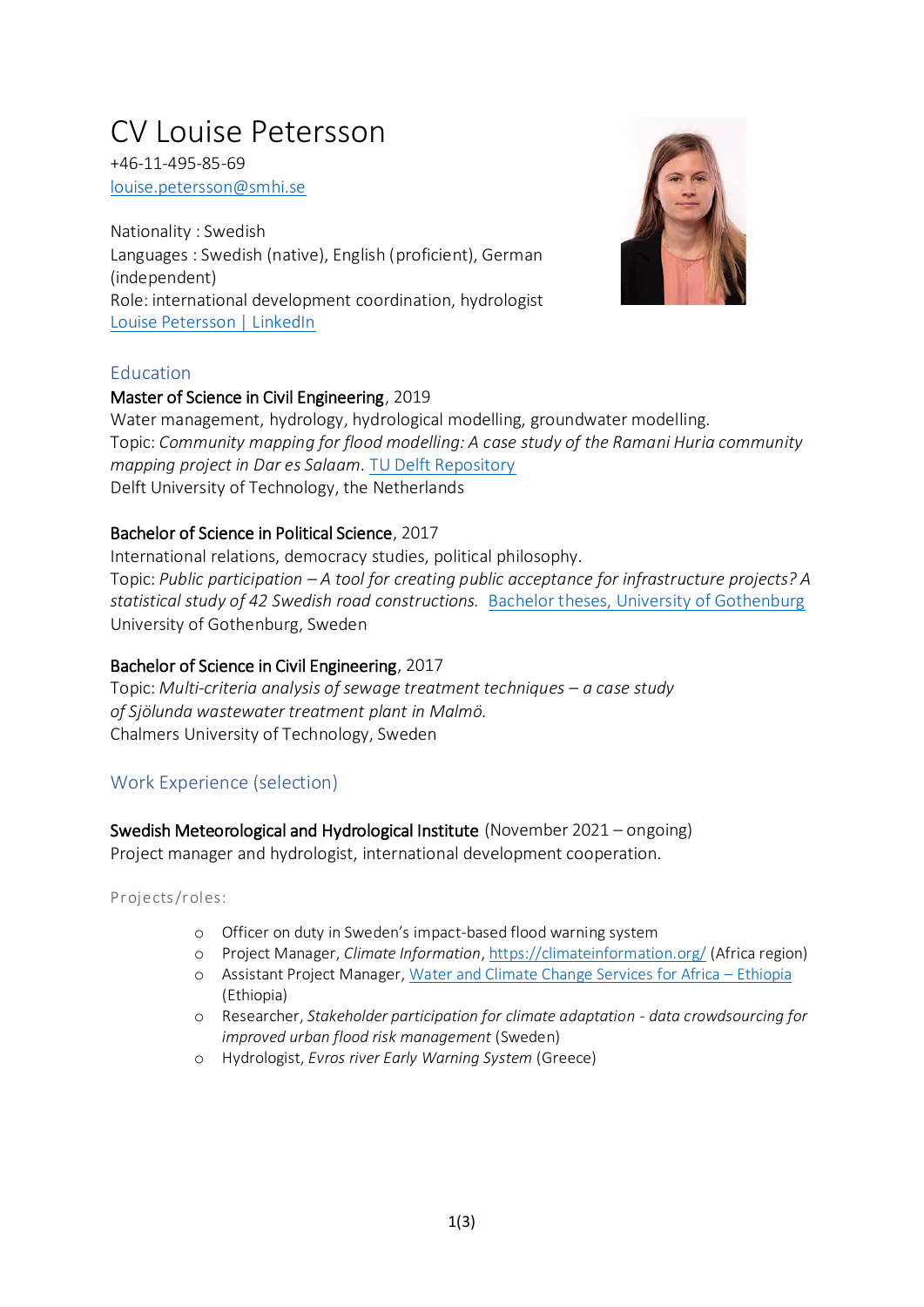The World Bank, Dar es Salaam, Tanzania (November 2019 – November 2021) Independent consultant supporting projects that apply innovative data collection tools strengthen flood forecasting, flood resilience and urban planning in Tanzania.

Projects/roles:

- o Technical advisor focusing on flood issues, assist in preparation of terms of references and contracting.
- o Technical coordinator of a large-scale probabilistic flood risk assessment that quantified the risk of flooding on city level in Dar es Salaam. Focus on data management and review.
- o Assistant project manager for a project that quantified flows and sedimentation rates in the Msimbazi river in Dar es Salaam. Stakeholder coordination with Tanzania Meteorological Authority and Wami-Ruvu Basin Water Board.
- o Assistant project manager for several mapping projects in different Tanzanian cities: Mwanza, Morogoro, Nungwi, Chwaka and Makunduchi. The projects surveyed geospatial information on stormwater networks, flood patterns, buildings, land use etc. using open source technologies and a citizen science approach. Stakeholder coordination with Zanzibar Commission for Lands and the President's Office for Local and Regional Government (PO-RALG).
- o Assistant project manager for drone mapping projects in Zanzibar, Kahama, Kigoma and Morogoro, producing orthophotos, surface models and terrain models by using photogrammetry.
- o GIS-analyst in developing sustainable waste management strategy in Dar es Salaam. Collection, compilation and visualization of large amounts of geospatial data.

# Sweco, Gothenburg, Sweden (May – October 2021)

Hydrologist and technical advisor on climate change adaption and planning.

#### Projects/roles:

- o Hydraulic modeler (MIKE 21, MIKE FLOOD, MIKE+), focus on modeling of extreme rainfall
- o Project manager budgeting, invoicing, stakeholder coordination
- o Stormwater feasibility studies for local development plans in Swedish municipalities
- o GIS-analyst
- o Reviewer

# Norconsult AB, Gothenburg, Sweden (October 2019 – April 2021)

Hydrologist with focus on urban flood modelling and flood risk assessments related to climate change scenarios.

#### Projects/roles:

- o Hydraulic modeler (MIKE 21), focus on modeling of extreme rainfall
- o Stormwater feasibility studies for local development plans in Swedish municipalities
- o GIS-analyst
- o Reviewer